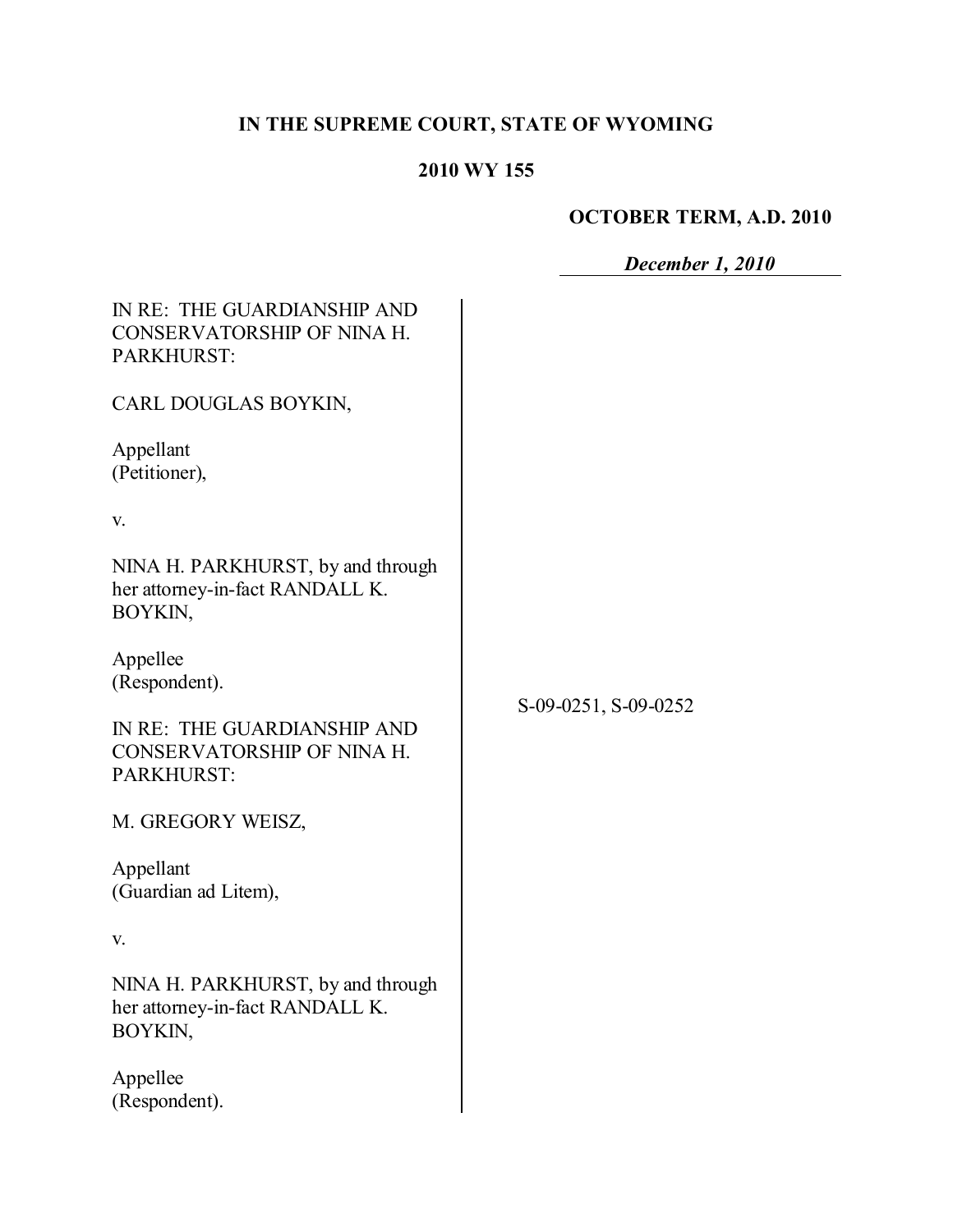#### *Appeal from the District Court of Carbon County The Honorable Wade E. Waldrip, Judge*

#### *Representing Appellant:*

Jason M. Tangeman and Julie M. Wickett of Nicholas & Tangeman, LLC, Laramie, Wyoming. Argument by Mr. Tangeman.

#### *Representing Appellee:*

William L. Hiser of Brown & Hiser, LLC, Laramie, Wyoming.

#### *Representing Guardian ad Litem:*

M. Gregory Weisz of Pence and Macmillan, LLC, Laramie, Wyoming.

# *Before KITE, C.J., and GOLDEN, HILL, VOIGT\*, and BURKE, JJ.*

\*Chief Justice at time of oral argument.

**NOTICE: This opinion is subject to formal revision before publication in Pacific Reporter Third. Readers are requested to notify the Clerk of the Supreme Court, Supreme Court Building, Cheyenne, Wyoming 82002, of any typographical or other formal errors so that correction may be made before final publication in the permanent volume.**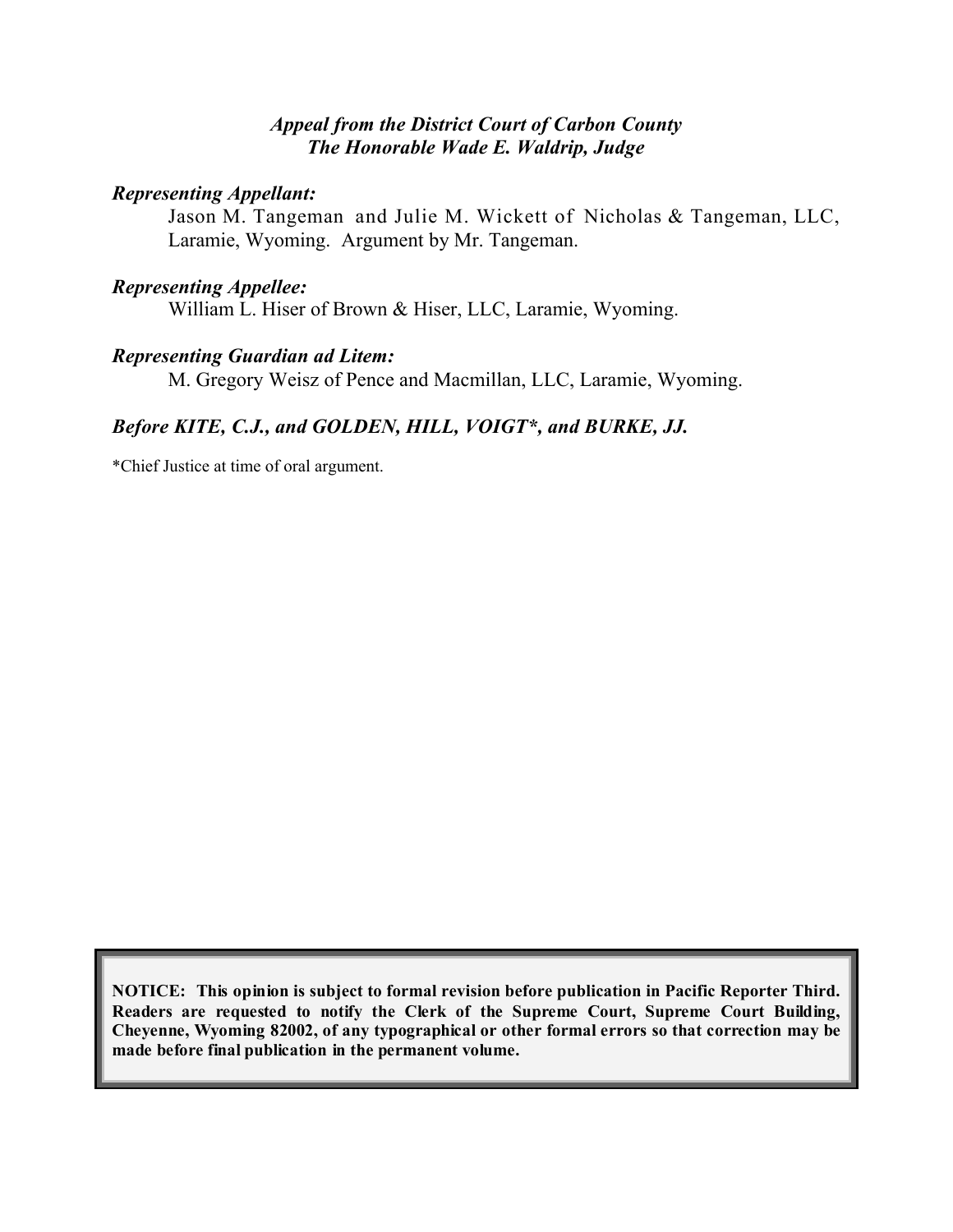### **HILL,** Justice.

[¶1] In documents signed by Nina H. Parkhurst (Parkhurst) in September of 2001, she designated one of her sons, Appellee Randall K. Boykin (Randall), as her attorney in fact, for purposes of managing her estate and day-to-day business matters. At that same time she also executed an Advanced Health Care Directive designating Randall as the individual to make health care decisions for her if she became incapacitated. Appellant, Carl Douglas Boykin (Douglas), is Randall's brother and also a son of Parkhurst. Douglas petitioned the district court seeking the appointment of a guardian and conservator for Parkhurst's person and estate, alleging that she was not being properly cared for and that her estate was vulnerable because of the broad scope of the Durable Power of Attorney Randall held. On December 29, 2008, the district court appointed a Guardian ad Litem (GAL) for the limited purpose of making an inquiry into the allegation made by Douglas and to then file a report with the district court.

[¶2] In Case No. S-09-0251, Douglas contends that the summary judgment the district court ultimately granted in favor of Randall, on October 15, 2009, was erroneous because the district court's November 5, 2008 decision to appoint a GAL decided the issue of whether a GAL was a "necessity," and that decision was binding on the district court pursuant to the law of the case doctrine. Douglas also contends that there are genuine issues of material fact with respect to the "necessity" for a guardian/conservator and, therefore, the district court erred in awarding summary judgment in Randall's favor.

[¶3] In Case No. S-09-0252, the GAL, M. Gregory Weisz, who was appointed by the district court to investigate the necessity for a guardian/conservator, filed a separate appeal. In that appeal, he contended that the district court erred in finding no necessity requiring appointment of a guardian/conservator because his inquiry concluded that more accountability was necessary in order to monitor the well being of Parkhurst's person, as well as her estate. Randall, acting for Parkhurst, contends that the appeal must be dismissed because the GAL does not have standing to appeal the district court's summary judgment order.

[¶4] We will dismiss the appeal in Case No. S-09-0252 on the basis that the GAL lacks standing to appeal in these circumstances. However, we have considered his brief which was filed in support of Douglas Boykin in Case No. S-09-0251. We will affirm the district court's summary judgment order in Case No. S-09-0251.

### **ISSUES**

[¶5] Douglas states his issues as follows:

Whether the district court's November 5, 2008 decision letter was binding upon the court pursuant to the law of the case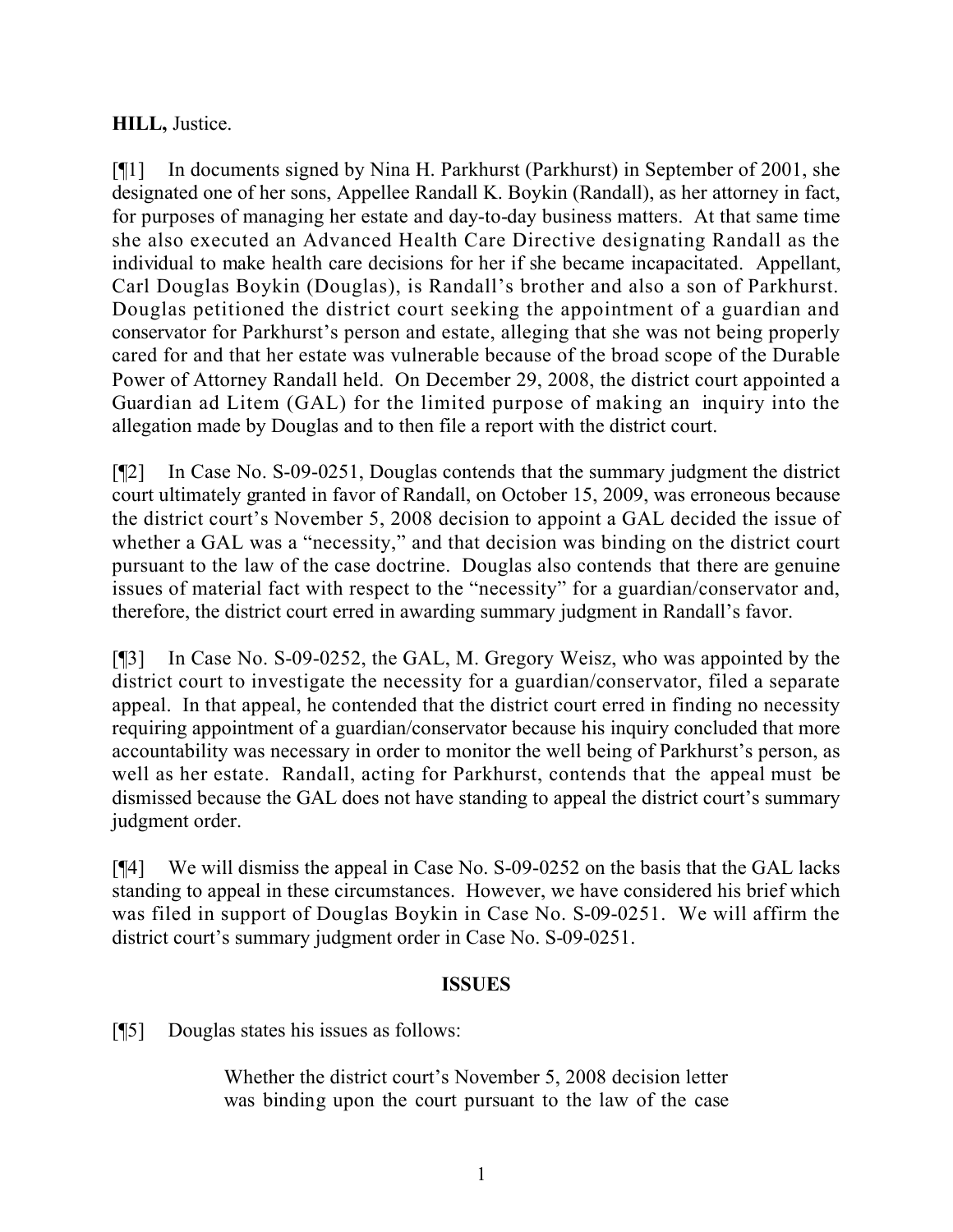doctrine and the court erred by granting summary judgment contrary to its November 5, 2008 ruling.

The district court erred in granting summary judgment in this matter as ample evidence existed in the record that a guardian and conservator for Nina Parkhurst is necessary thus creating a genuine issue of material fact.

Parkhurst, by and through her attorney in fact Randall, states the issues thus:

I. Does the trial court's denial of a motion to dismiss considered solely on the pleadings preclude the trial court from later granting a motion for summary judgment based on the record?

II. In light of Parkhurst's Durable Power of Attorney, her Durable Power of Attorney for Health Care, and the facts and circumstances of this case, is there any evidence showing "necessity for the appointment" of a guardian or conservator?

# **FACTS AND PROCEEDINGS**

[¶6] On September 24, 2008, Douglas filed his Petition for Guardianship and Conservatorship for Nina H. Parkhurst. He asserted that neither Parkhurst herself, nor her estate, were being properly cared for or managed by Randall. Douglas proposed that he, or some other third party, be appointed as conservator and guardian. On October 15, 2008, Randall filed a motion to dismiss that petition under W.R.C.P. 12(b)(6). That motion was premised on the circumstance that Parkhurst had made complete arrangements for the management of her affairs, during her lifetime, by means of a durable general power of attorney in Randall's favor, as well as a durable power of attorney for health care which was to become effective upon her incapacity. Those documents named Randall as her attorney in fact, as well as her conservator. Parkhurst also named a substitute agent to act in the event of Randall's death or incapacity (and that was someone other than Douglas). Randall recorded the two powers of attorney with the Carbon County Clerk and Recorder on November 30, 2007.

[¶7] In a decision letter dated November 5, 2008, and filed of record on November 6, 2008, the district court indicated that it had held a hearing into this matter on October 15, 2008, although there is not a transcript of that hearing in the record. The district court noted that Douglas initiated this litigation because he was concerned that Parkhurst was unable to manage her affairs or take care of herself or her property because she suffers from Alzheimer's disease. The district court also noted that Parkhurst had executed the powers of attorney noted above in favor of Randall on September 10, 2001. Continuing,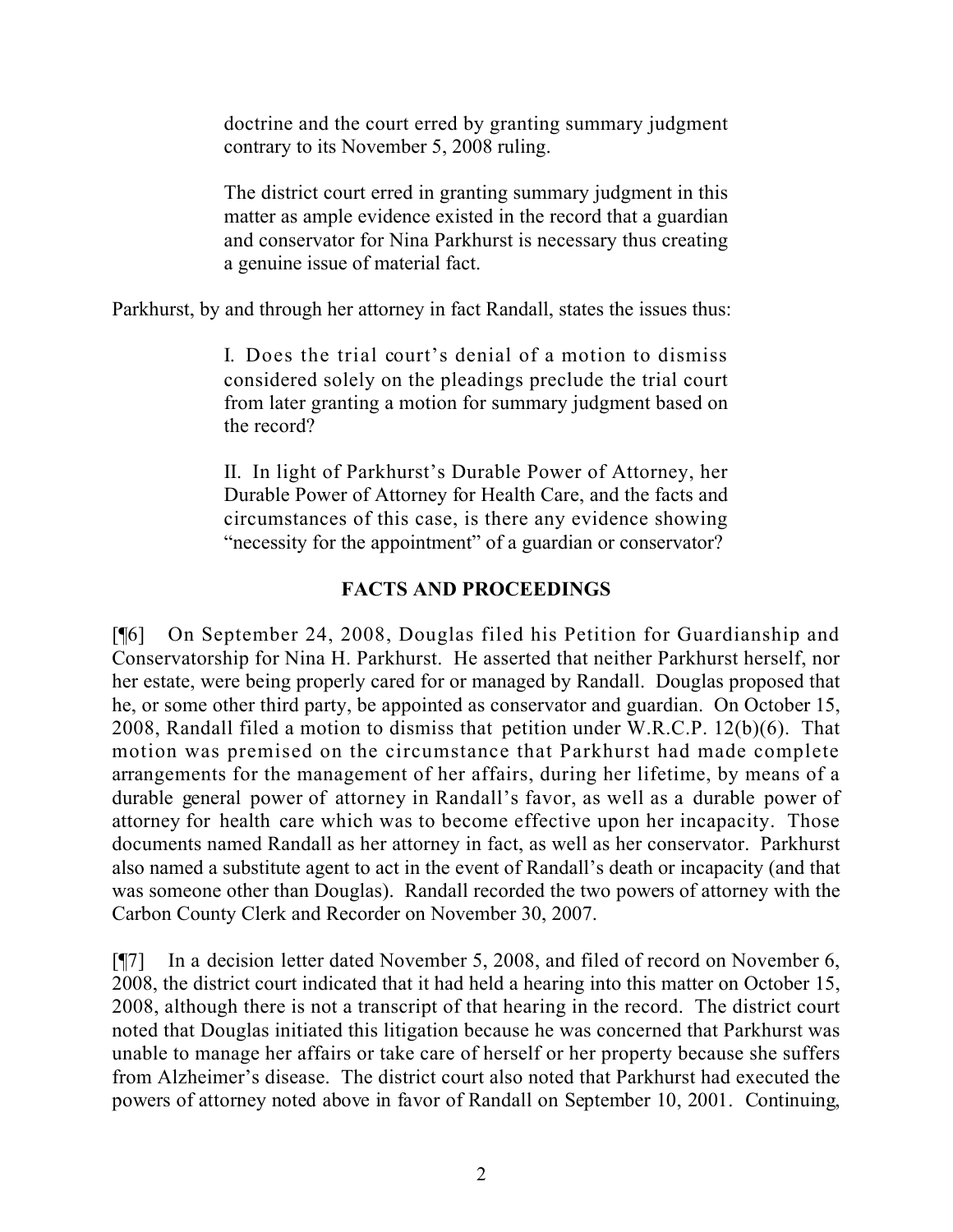the district court summarized the allegations made by Douglas to the effect that Randall appeared to be trying to isolate Parkhurst from her friends and family, as well as from Douglas and his family in particular, by moving her to her ranch, the Huston ranch. Douglas also claimed that Parkhurst was not receiving the level of care she needed under Randall's supervision. He asserted that much of her care was entrusted to Randall's woman friend and her 16-year-old daughter.

[¶8] The district court then recited the standards that a court is required to apply to such a motion to dismiss. The district court perceived the question posed in these circumstances to be: Where a proposed ward had executed a durable power of attorney as provided for in Wyo. Stat. Ann. § 3-5-101 (LexisNexis 2009), and an advanced healthcare directive as provided for in Wyo. Stat. Ann. § 35-22-403 (LexisNexis 2009), is there any **necessity** to appoint a guardian or a conservator. The district court recited applicable authorities and the allegations made by Douglas (that Parkhurst was not being properly cared for and that Randall was misusing her financial resources), and found "that there **may** be a 'necessity' to appoint a guardian and conservator" for Parkhurst. On that basis, the district court appointed a guardian ad litem to make an inquiry into the allegations made by Douglas and directed him to report back to the district court.

[¶9] The report from the GAL was submitted to the district court, under seal, on April 7, 2009. The report recommended the appointment of a guardian/conservator and that that person be Randall. In response to that report, Douglas filed a motion for the appointment of a temporary guardian/conservator. Randall first filed a motion to deny that petition, and then filed a motion for summary judgment. Accompanying that motion was Randall's affidavit that he had faithfully performed his duties as Parkhurst's attorney in fact, as well as a copy of the durable general power of attorney and the durable power of attorney for health care. Parkhurst executed those documents on September 10, 2001. In addition to copies of the executed documents, Randall's motion included an affidavit from Chuck Denison, Ph.D. Denison had examined Parkhurst at the time she signed the powers of attorney and ascertained that her testamentary capacity was not "compromised or even in question" at that time. Randall had taken Douglas's deposition on June 11, 2009, and a copy of that deposition was also attached to the motion for summary judgment.

### **DISCUSSION Case No. S-09-0252**

# **Standard of Review**

[¶10] With respect to standing, we have held:

"Standing is a legal concept designed to determine whether a party is sufficiently affected to insure that the court is presented with a justiciable controversy." *Pedro/Aspen,*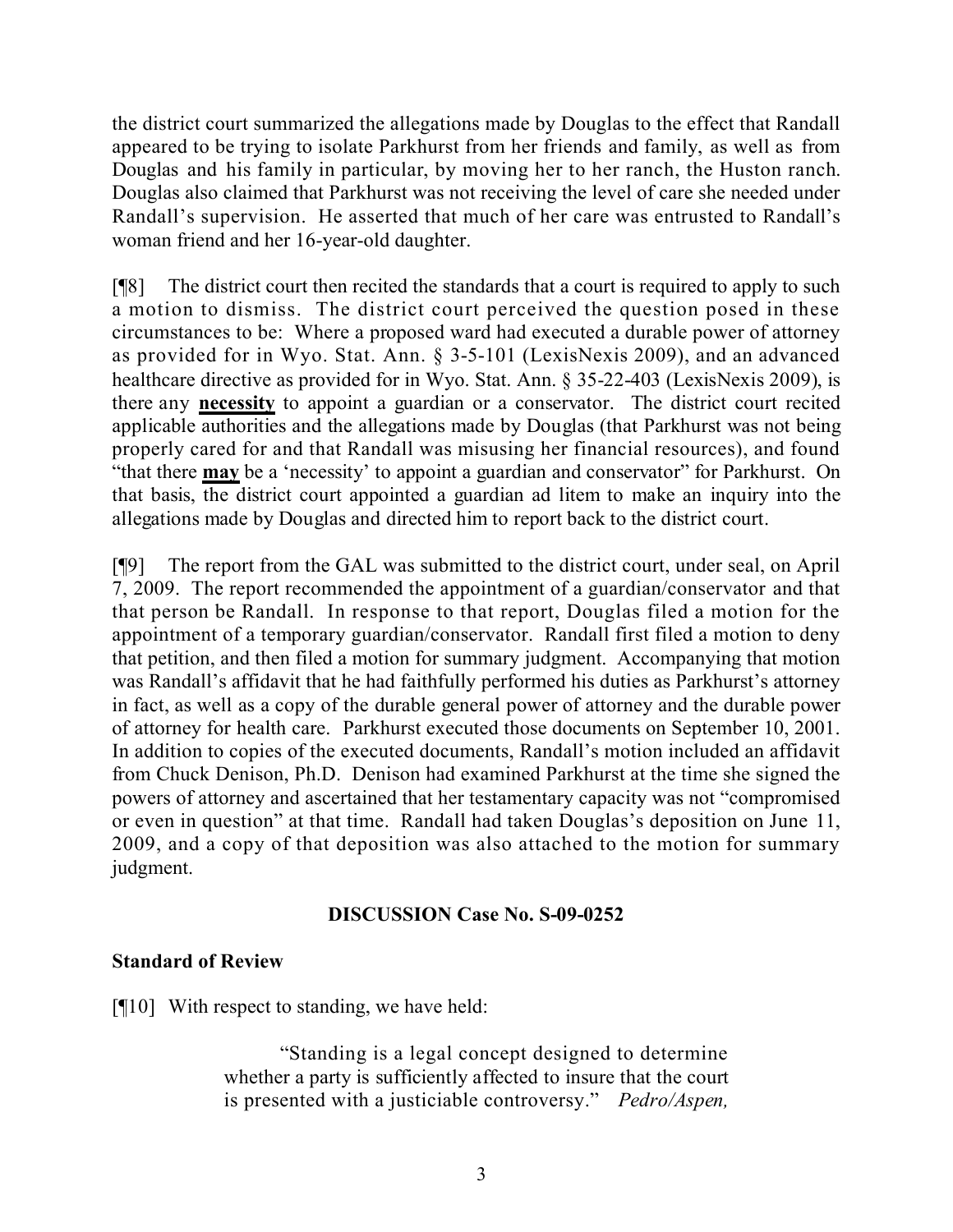*Ltd. v. Board of County Commissioners for Natrona County*, 2004 WY 84, ¶ 8, 94 P.3d 412, 415, quoting *Jolley v. State* Loan and Investment Board, 2002 WY 7, ¶ 6, 38 P.3d 1073, 1076 (Wyo.2002) (citations omitted).

"The doctrine of standing is a jurisprudential rule of jurisdictional magnitude. At its most elementary level, the standing doctrine holds that a decision-making body should refrain from considering issues in which the litigants have little or no interest in vigorously advocating. Accordingly, the doctrine of standing focuses upon whether a litigant is properly situated to assert an issue for judicial or quasi-judicial determination. A litigant is said to have standing when he has a 'personal stake in the outcome of the controversy.' This personal stake requirement has been described in Wyoming as a 'tangible interest' at stake. The tangible interest requirement guarantees that a litigant is sufficiently interested in a case to present a justiciable controversy."

*Id*., ¶ 8, quoting *Jolley*, ¶ 6, which quoted, *Roe v. Board of County Commissioners, Campbell County*, 997 P.2d 1021, 1022-23 (Wyo.2000). See also, *McNeel v. McNeel*, 2005 WY 36, ¶ 16, 109 P.3d 510, 514 (Wyo.2005).

*In re Adoption of CF*, 2005 WY 118, ¶ 39, 120 P.3d 992, 1004-5 (Wyo. 2005).

[¶11] In this case, the GAL is not affiliated with any party to this appeal. He was appointed by the district court to produce a report designed to aid the district court in resolving the dispute between the Boykin brothers. The GAL functioned more as a witness than anything else. However, he has no interest in the outcome of this case and the mere fact that he prepared a report does not vest him with the status of a party. See e.g., *Rowe v. Rowe*, 2009 OK 66, ¶ 10, 218 P.3d 887, 891 (Okla. 2009).

[¶12] For this reason, we dismiss the appeal in Case No. S-09-252. However, we will consider the brief filed by the GAL in support of the issues raised by Douglas in Case No. S-09-0251.

#### **DISCUSSION Case No. S-09-0251**

#### **Standard of Review**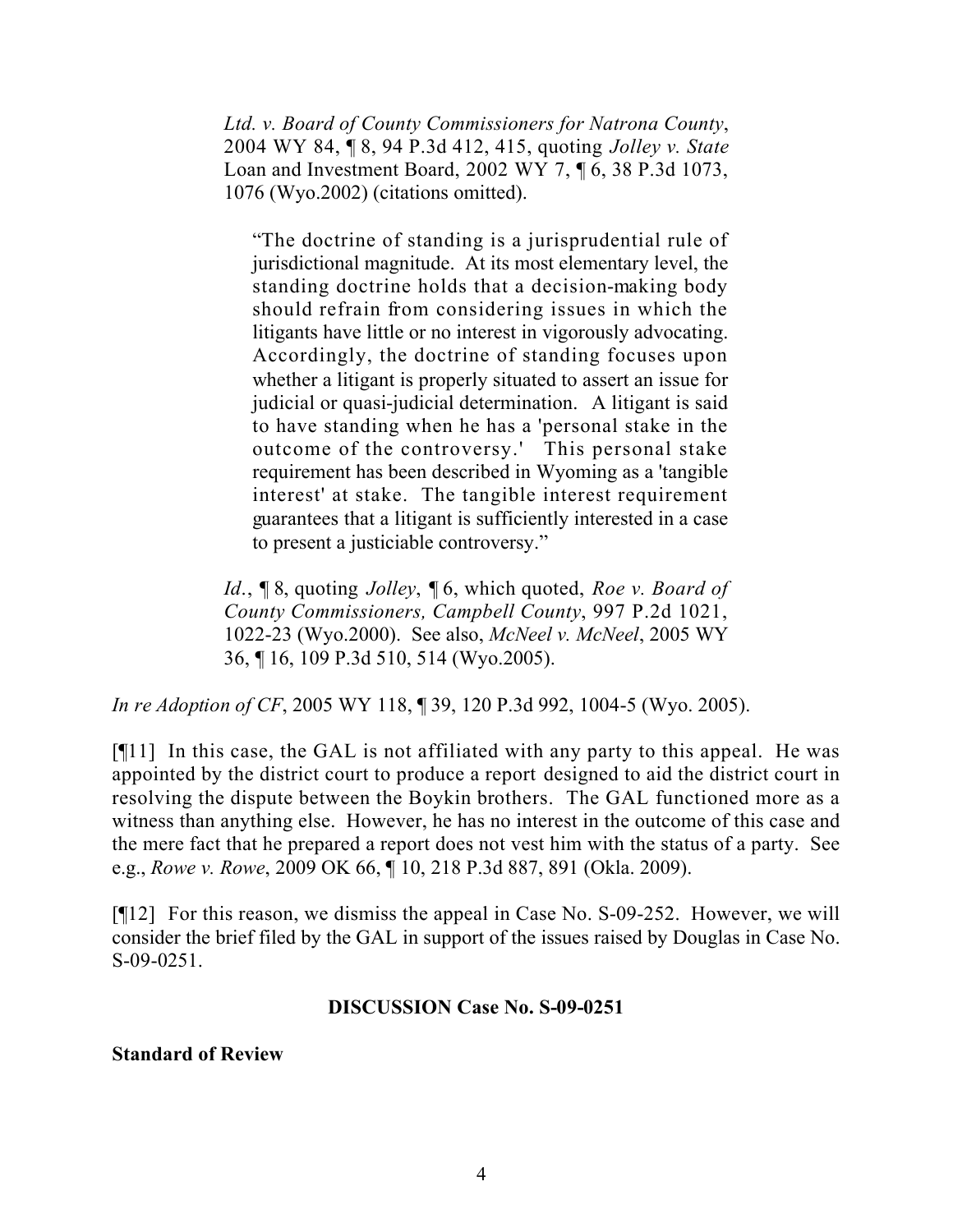[¶13] We evaluate the propriety of a summary judgment by employing the same standards and using the same materials as the district court. Thus, our review is plenary. W.R.C.P. 56 governs summary judgments. A summary judgment is appropriate when there are no genuine issues of material fact and the moving party is entitled to judgment as a matter of law. When reviewing a summary judgment, we consider the record in the perspective most favorable to the party opposing the motion and give that party the benefit of all favorable inferences which may be fairly drawn from the record. We review questions of law de novo without giving any deference to the district court's determinations.

[¶14] "A genuine issue of material fact exists when a disputed fact, if it were proven, would establish or refute an essential element of a cause of action or a defense that the parties have asserted." *Christensen v. Carbon County*, 2004 WY 135, ¶ 8, 100 P.3d 411, 413 (Wyo.2004) (quoting *Metz Beverage Co. v. Wyoming Beverages, Inc.*, 2002 WY 21, ¶ 9, 39 P.3d 1051, 1055 (Wyo.2002)). The party requesting a summary judgment bears the initial burden of establishing a prima facie case for summary judgment. If he carries his burden, "the party who is opposing the motion for summary judgment must present specific facts to demonstrate that a genuine issue of material fact exists." *Id*. We have explained the duties of the party opposing a motion for summary judgment as follows.

> After a movant has adequately supported the motion for summary judgment, the opposing party must come forward with competent evidence admissible at trial showing there are genuine issues of material fact. The opposing party must affirmatively set forth material, specific facts in opposition to a motion for summary judgment, and cannot rely only upon allegations and pleadings …, and conclusory statements or mere opinions are insufficient to satisfy the opposing party's burden.

The evidence opposing a prima facie case on a motion for summary judgment "must be competent and admissible, lest the rule permitting summary judgments be entirely eviscerated by plaintiffs proceeding to trial on the basis of mere conjecture or wishful speculation." Speculation, conjecture, the suggestion of a possibility, guesses, or even probability, are insufficient to establish an issue of material fact.

*Throckmartin v. Century 21 Top Realty*, 2010 WY 23, ¶ 12, 226 P.3d 793, 798 (Wyo. 2010) (citations omitted).

# **Binding Effect of Order Appointing GAL**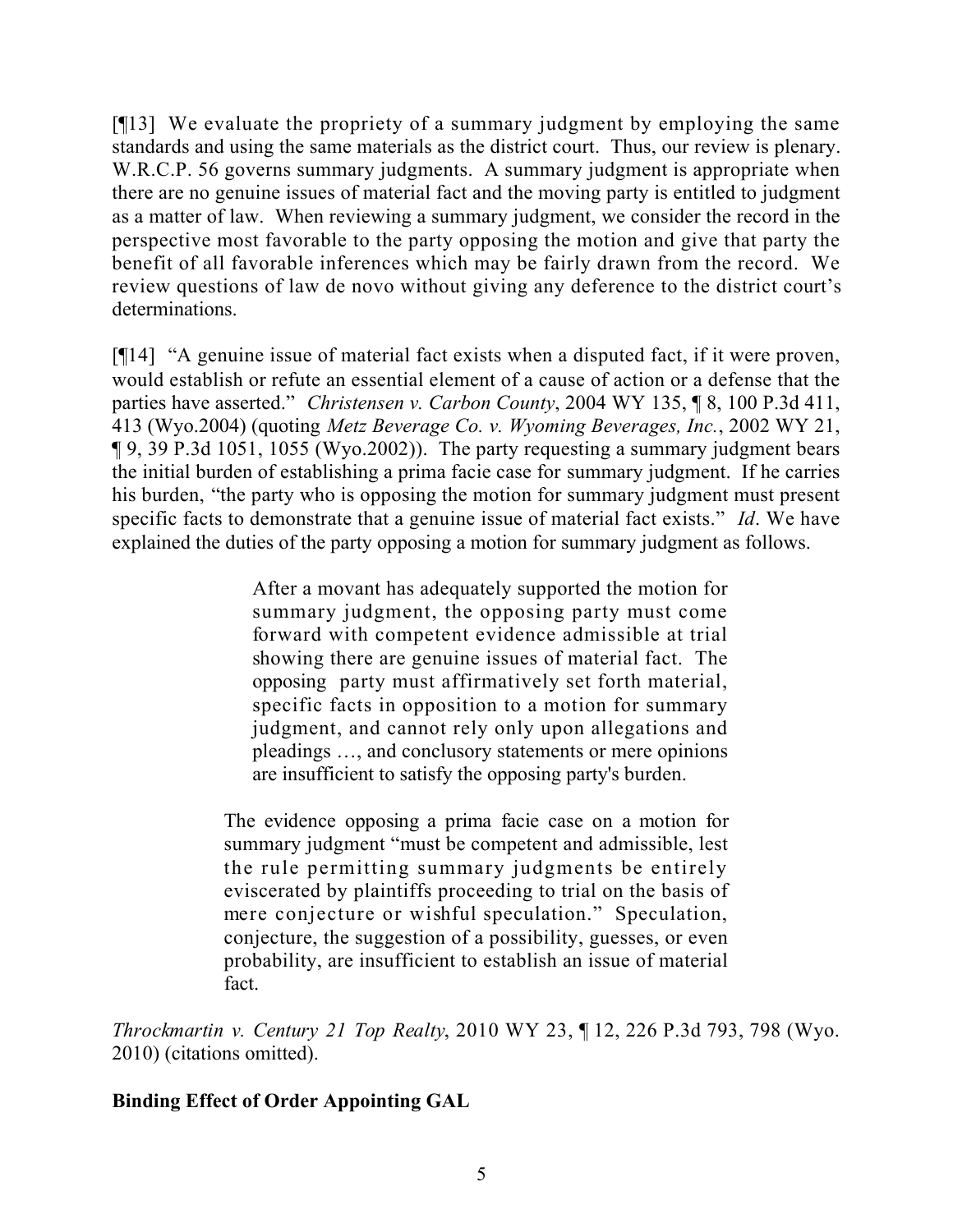[¶15] Douglas contends that the district court's decision to appoint a GAL to look into Douglas's allegations became the "law of this case" and, thereafter, the district court could not return this litigation to a position where the "necessity" for a GAL was a matter subject to a motion for summary judgment. We apply this reasoning to our review of this issue:

> Under the law of the case doctrine, a court's decision on an issue of law at one stage of a proceeding is binding in successive stages of the litigation. *Triton Coal Co. v. Husman, Inc.*, 846 P.2d 664, 667 (Wyo.1993), citing 1B James W. Moore, Jo Esha Lucas & Thomas S. Currier, MOORE'S FEDERAL PRACTICE, ¶ 0.404[1] (2d ed.1983). Ordinarily, the law of the case doctrine requires a trial court to adhere to its own prior rulings, the rulings of an appellate court, or another judge's rulings in the case or a closely related case. *Id*. at 667-68. The law of the case doctrine is a discretionary rule which does not constitute a limitation on the court's power but merely "expresses the practice of courts generally to refuse to reopen what has been decided." *Brown v. State*, 953 P.2d 1170, 1174 (Wyo.1998).

> The law of the case doctrine is subject to some exceptions. *Wessel v. City of Albuquerque*, 463 F.3d 1138, 1144 (10th Cir.2006). One of those exceptions applies when the evidence in a subsequent trial is substantially different from that presented in the earlier proceeding. *Id*. Additionally, the law of the case doctrine applies only to issues actually decided, not to issues left open. 18B Charles Alan Wright, Arthur R. Miller, Edward H. Cooper, FEDERAL PRACTICE AND PROCEDURE: Jurisdiction § 4478 (2d ed.2002).

*Lieberman v. Mossbrook*, 2009 WY 65, ¶¶ 28-29, 208 P.3d 1296, 1305-06 (Wyo. 2009).

[¶16] Here, it is quite unmistakable that the district court did not decide the issue of whether or not a guardian/conservator was a "necessity," it only decided that in the interests of caution that further independent inquiry was warranted before a decision about "necessity" was finally made. The GAL's report exposed most of the content of Douglas's complaint to be incorrect and/or exaggerated. The district court had not decided the issue of "necessity," it only decided that inquiry into very serious allegations of personal abuse of Mrs. Parkhurst and waste of her estate was a prudent first step.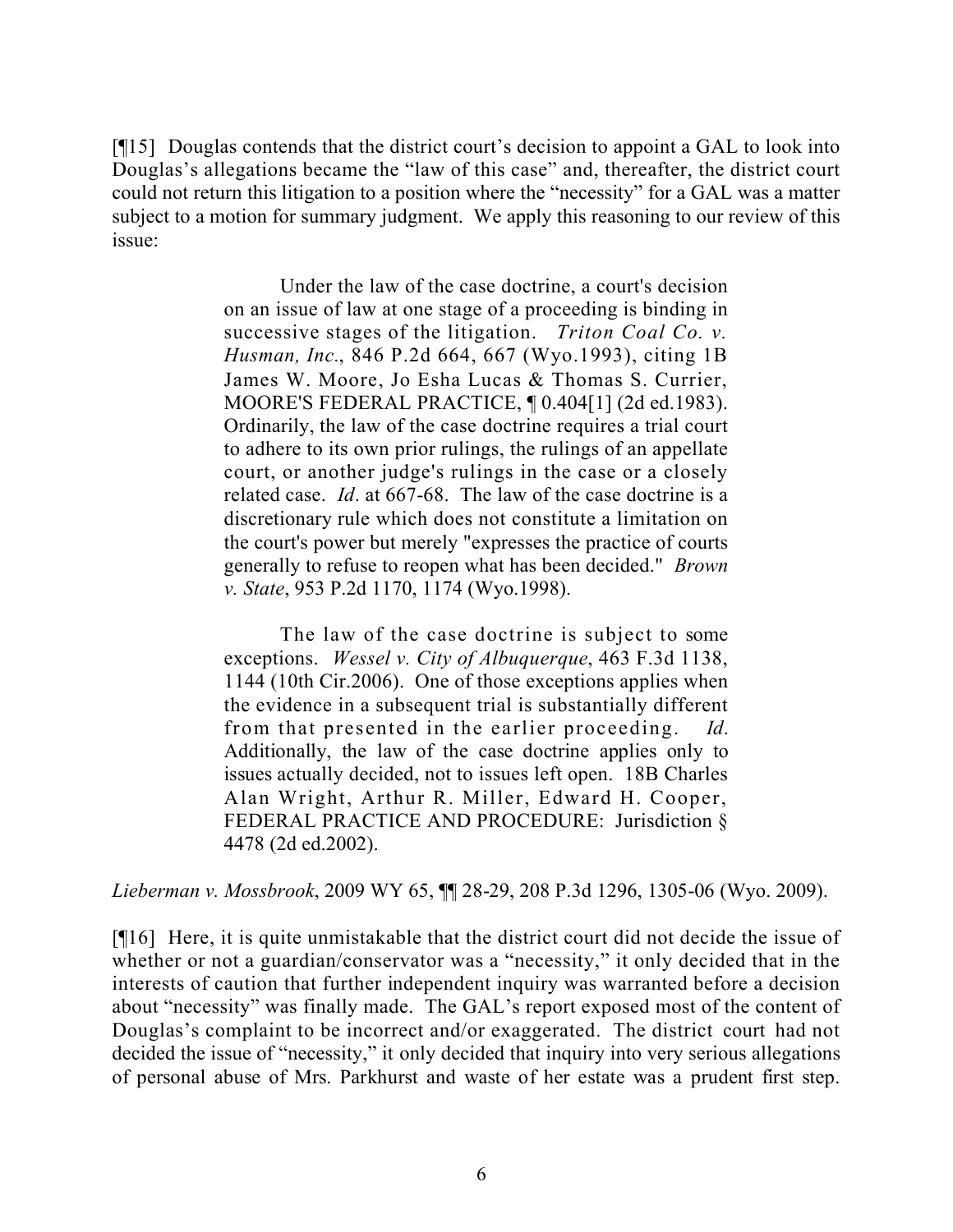Because of these circumstances, we conclude that the law of the case doctrine had no application.

### **Necessity**

[¶17] The meaning of "necessity" in the context of this case, and the law applicable to it, is at the heart of this appeal. Wyo. Stat. Ann. § 3-2-104 (LexisNexis 2009) provides:

### **§ 3-2-104. Appointment of guardian.**

(a) The court may appoint a **guardian** if the allegations of the petition as to the status of the proposed ward and the **necessity** for the appointment of a guardian are proved by a preponderance of the evidence.

(b) The order appointing a guardian shall state the findings of the court, including:

(i) The reasons why the ward is in need of a guardian;

(ii) The appointment of the guardian;

(iii) The duration of the appointment for a specified term or permanent, subject to W.S. 3-3-1101;

(iv) The limited or plenary duties of the guardian. [Emphasis added.]

[¶18] Wyo. Stat. Ann. § 3-3-104 (LexisNexis 2009) provides:

# **§ 3-3-104. Appointment of conservator.**

(a) The court may appoint a **conservator** if the allegations of the petition as to the status of the proposed ward and the **necessity** for the appointment of a conservator are proved by a preponderance of the evidence.

(b) The order appointing a conservator shall state the findings of the court, including:

(i) Reasons why the ward is in need of a conservator;

(ii) Appointment of the conservator;

(iii) The duration of the appointment for a specified term or permanent, subject to W.S. 3-3-1101;

(iv) The limited or plenary duties of the conservator. [Emphasis added.]

[¶19] The Wyoming statutes governing a durable power of attorney contemplate that a conservator may be appointed even if such an instrument is in existence. However, in the present circumstances that provision would only apply in the event of Parkhurst's death,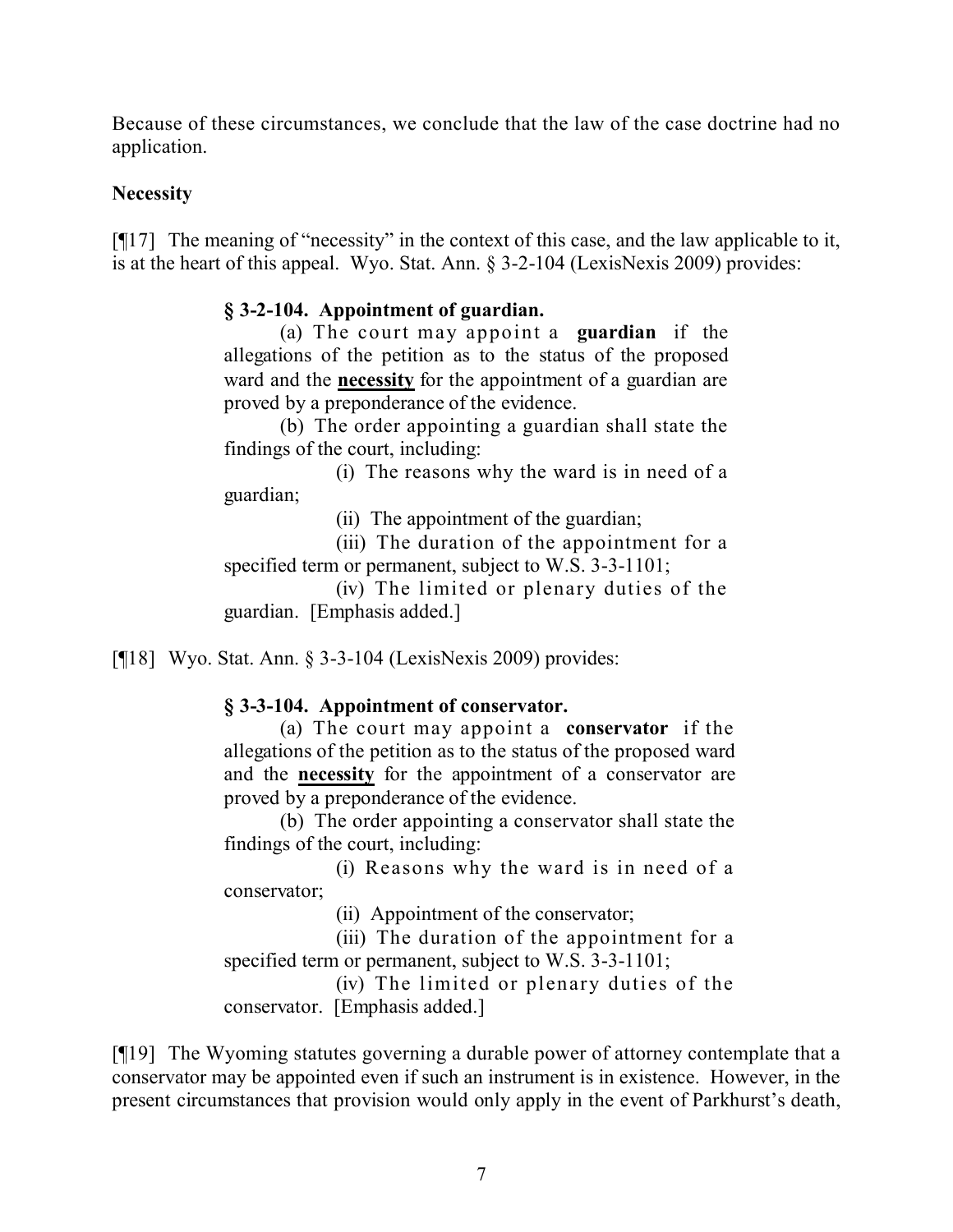or other substantive facts constituting a "necessity," as her durable power of attorney was not affected in any way by her disability or incapacity:

### **§ 3-5-101. When power of attorney not affected by disability.**

(a) A person, known as the principal, may designate another person to act as the attorney in fact or agent for the principal. The power of attorney shall be in writing and shall state:

(i) "This power of attorney shall not become ineffective by my disability"; or

(ii) "This power of attorney shall become effective upon my disability"; or

(iii) Words showing the intent of the principal that the authority conferred by his power of attorney instrument shall be exercised notwithstanding his disability.

(b) Subject to the restrictions in W.S. 35-22-403, the authority of the attorney in fact or agent may be exercised by him on behalf of the principal according to the terms stated in the power of attorney instrument notwithstanding the subsequent disability or incapacity of the principal or uncertainty concerning whether the principal is alive or deceased.

(c) All acts done by the attorney in fact or agent pursuant to the power during any period of disability or incompetence or uncertainty as to whether the principal is dead or alive have the same effect and inure to the benefit of and bind the principal or his heirs, devisees and personal representative as if the principal were alive, competent and not disabled. **If a conservator thereafter is appointed for the principal, the attorney in fact or agent, during the continuance of the appointment, shall account to the conservator rather than the principal. The conservator has the same power the principal would have had if he were not disabled or incompetent to revoke, suspend or terminate all or any part of the power of attorney or agency.** [Emphasis added.]

Wyo. Stat. Ann. § 3-5-101 (LexisNexis 2009).

[¶20] With respect to the Advanced Health Care Directive (power of attorney), a health care decision of an agent takes precedence over that of a guardian. Wyo. Stat. Ann. §§ 35-22-402 (a)(i) and (ii) and 35-22-407(b) (LexisNexis 2009).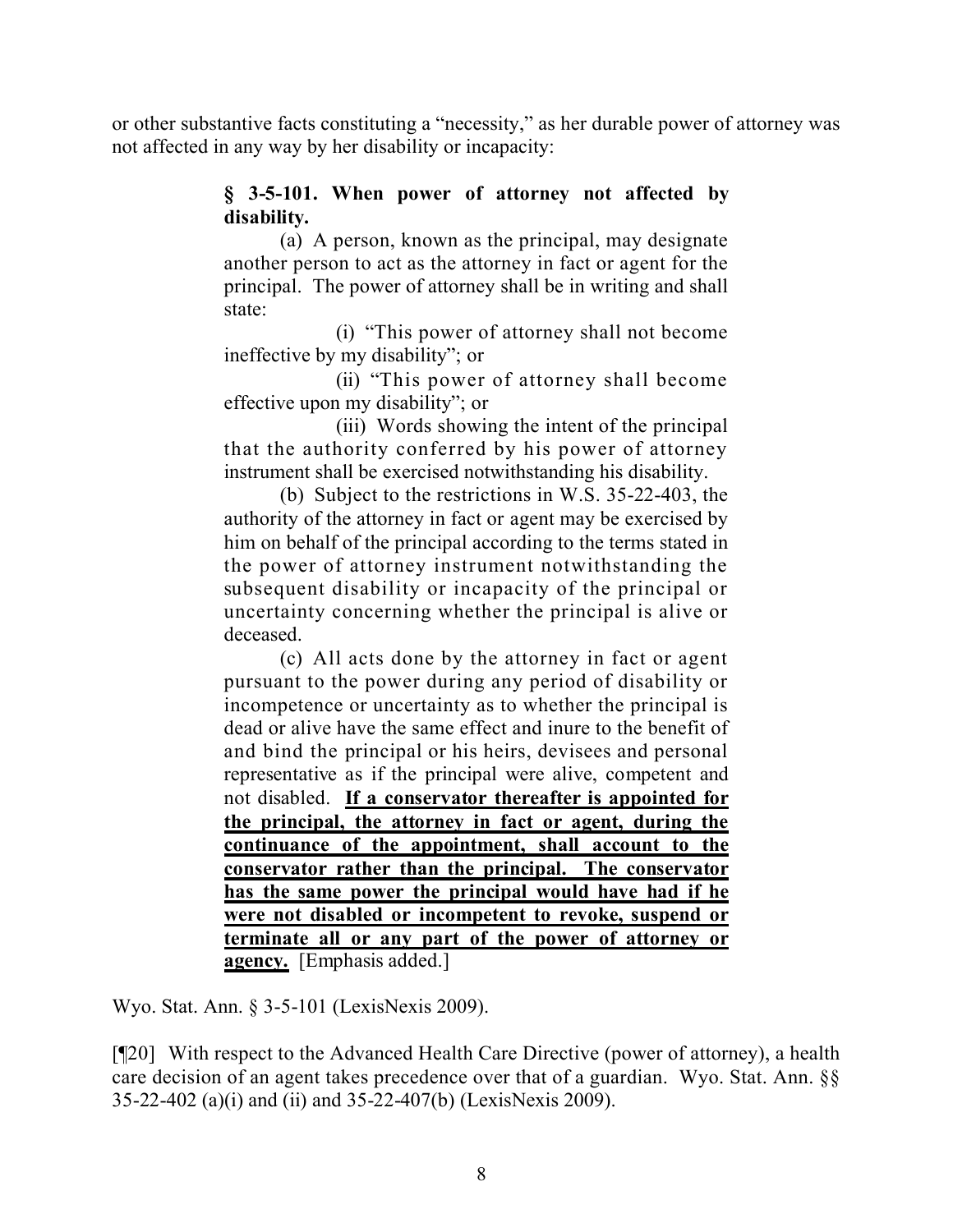[¶21] To the extent this issue involves the construction of these statutes, we apply our well-known rules of statutory construction that:

> Statutory construction is a question of law, so our standard of review is de novo. We endeavor to interpret statutes in accordance with [the] legislature's intent. We begin by making an inquiry respecting the ordinary and obvious meaning of the words employed according to their arrangement and connection. We construe the statute as a whole, giving effect to every word, clause, and sentence, and we construe all parts of the statute in pari materia. When a statute is sufficiently clear and unambiguous, we give effect to the plain and ordinary meaning of the words and do not resort to the rules of statutory construction. We must not give a statute a meaning that will nullify its operation if it is susceptible of another interpretation. Moreover, we will not enlarge, stretch, expand, or extend a statute to matters that do not fall within its express provisions.

*Bloomer v. State*, 2009 WY 77, ¶ 8, 209 P.3d 574, 578 (Wyo. 2009).

[¶22] *Webster's Third New International Dictionary* 1510-11 (1986) provides us with these pertinent definitions:

> Necessity 1: the quality or state or fact of being necessary as **a:** a condition arising out of circumstances that compels to a certain course of action; "necessary" **b:** of, relating to, or having the character of something that is logically required or logically inevitable or that cannot be denied without involving contradiction.

[¶23] This recitation of the generally applicable law with respect to the "necessity" for the appointment of a guardian or conservator provides us with additional guidance:

> …[N]o general rule exists as to the conditions warranting the appointment of a guardian for an incompetent person, due to the variances in the statutes among the jurisdictions and because the necessity for a guardian generally is determined on the circumstances of the particular case. A guardian should be appointed only as a last resort when there are no available resources or alternatives available to protect an incapacitated person. The appointment of a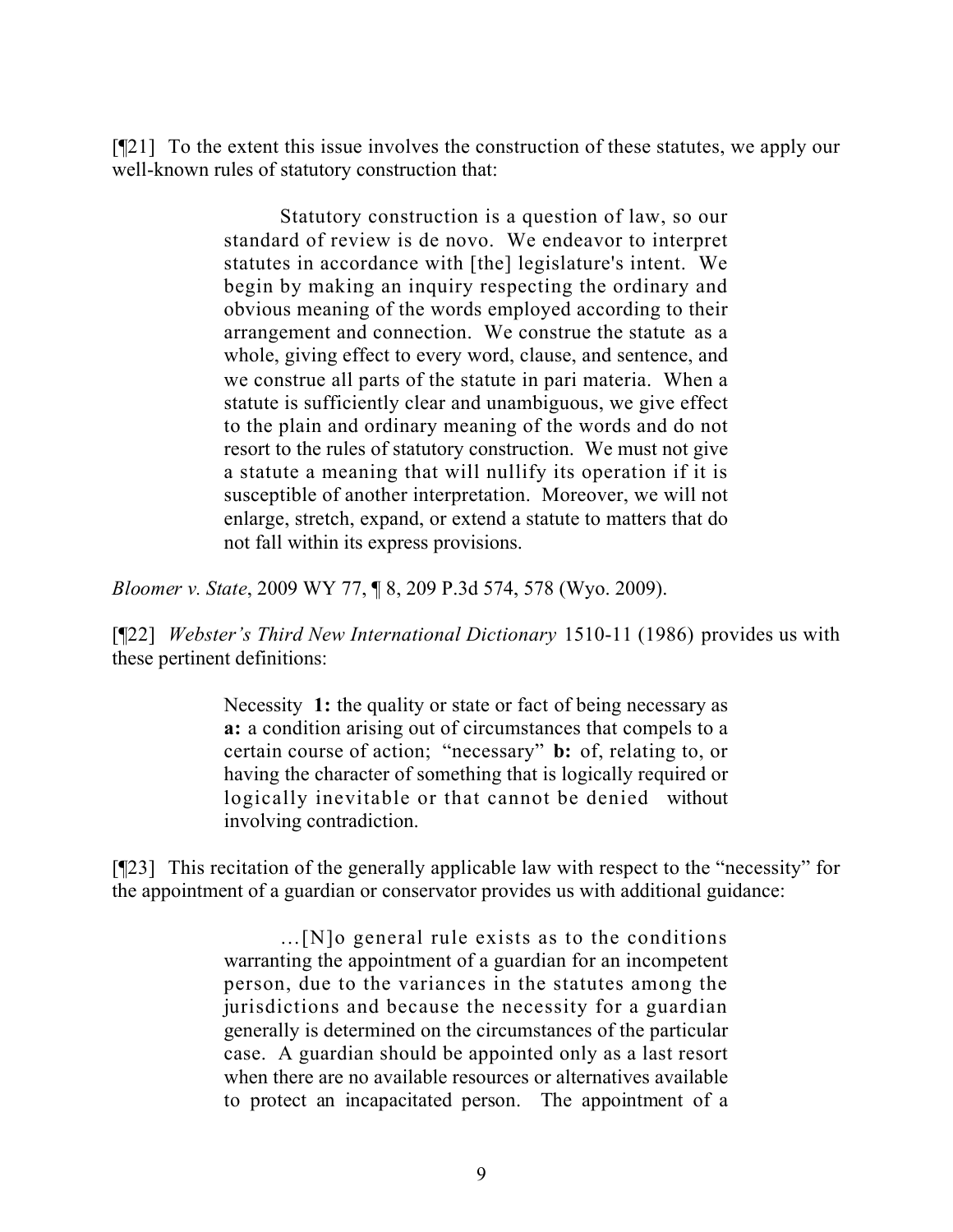conservator is based on a judicial determination that it is necessary to protect the property of one who is unable to mange his or her property and affairs effectively, for various reasons, including physical illness or disability, and that such person has property that will be wasted or dissipated unless proper management is provided.

39 Am. Jur. 2d *Guardian and Ward* § 24 (2008).

[¶24] Wyoming is one of only a few states which has not adopted the Uniform Durable Power of Attorney Act, 8A Uniform Laws Annotated, 233 (2003 and Supp. 2010). Of significance to this case, we take note that Section 3 of that Act provides:

# **§ 3. [Relation of Attorney in Fact to Court-Appointed Fiduciary].**

(a) If, following execution of a durable power of attorney, a court of the principal's domicile appoints a conservator, guardian of the estate, or other fiduciary charged with management of all of the principal's property or all of his property except specified exclusions, the attorney in fact is accountable to the fiduciary as well as to the principal. The fiduciary has the same power to revoke or amend the power of attorney that the principal would have had if he were not disabled or incapacitated.

(b) A principal may nominate, by a durable power of attorney, the conservator, guardian of his estate, or guardian of his person for consideration by the court if protective proceedings for the principal's person or estate are thereafter commenced. The court shall make its appointment in accordance with the principal's most recent nomination in a durable power of attorney except for good cause or disqualification.

*Id*., 252; also see Betsy Abramson, *Guardianships and Advanced Planning Alternatives*, 19-23 (Center for Public Representation 1992).

[¶25] The determination of "necessity" in this particular case must be analyzed in light of the decisions Parkhurst made while she was not incapacitated. It is not disputed that Parkhurst now lacks the capacity to manage her own personal and financial affairs. However, during a time when her capacity to make decisions about her post-incapacity affairs was not at all in question, she made arrangements to appoint an attorney in fact for just such a contingency as that which has now arisen. In September 2001, she executed a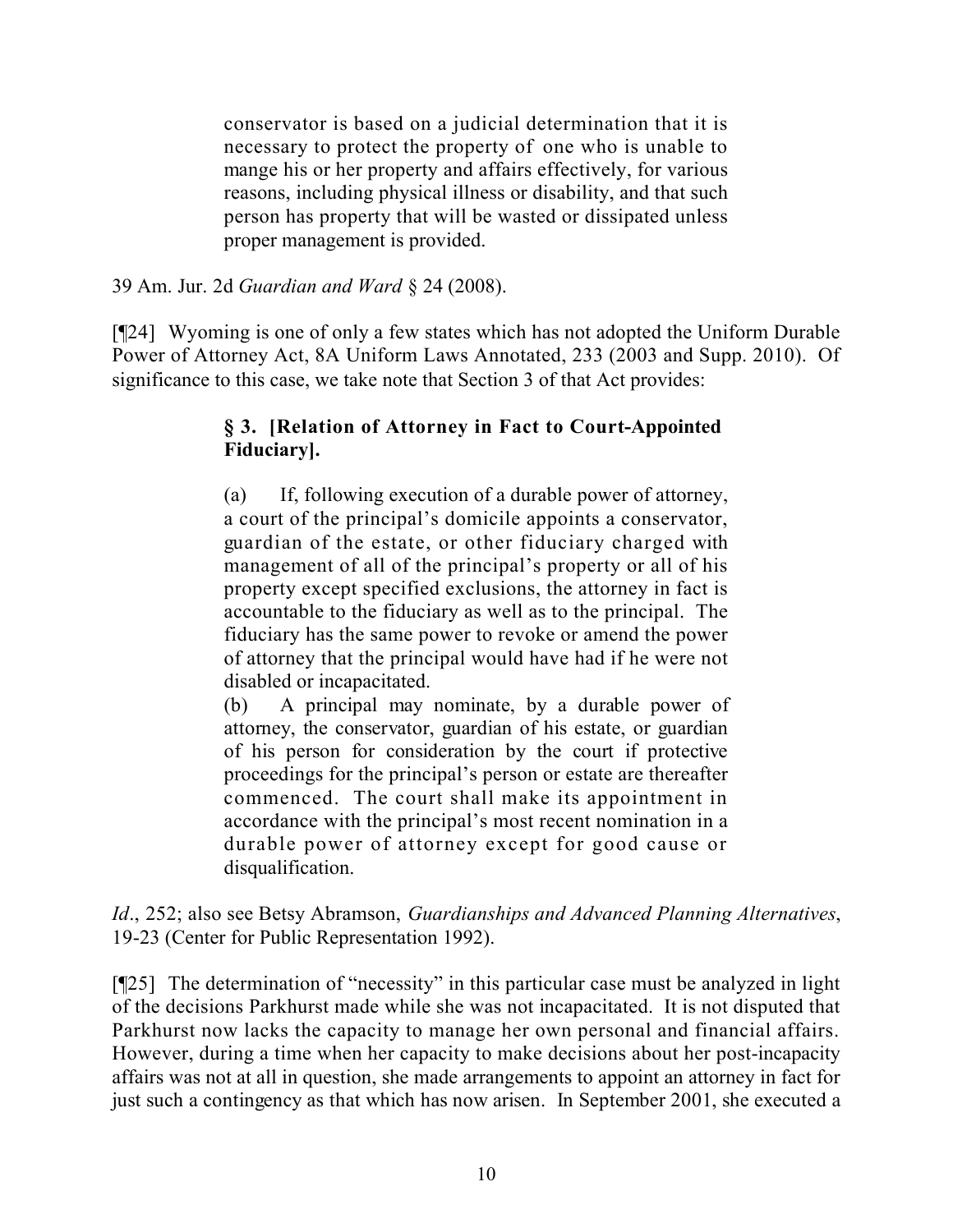Durable Power of Attorney that, in the case of her estate, appointed Randall as her attorney in fact immediately, and in the case of her personal and health care decisions came into effect upon her incapacity to make such decisions herself.

[¶26] The GAL observed that Parkhurst was living quite comfortably at the Huston Ranch. Prior to moving to the ranch, Parkhurst had lived in Encampment closer to friends and family. The GAL's report found that Parkhurst was well cared for and that her estate was well managed. The issue of "necessity" found its genesis in Douglas's allegations that Randall was isolating Parkhurst from her friends and family, as well as pastoral attention, and that Parkhurst's care was largely entrusted to the 16-year-old daughter of Randall's woman friend. He claimed a guardian was needed to ensure that those matters were monitored by a guardian and/or conservator, and that if that guardian/conservator was not him, it should be some other qualified person. The GAL noted, as we do here, that there was considerable tension between Randall and Douglas, as well as between Douglas and Parkhurst, because of a lawsuit dating back to August of 2001, just one month before Parkhurst designated Randall as her attorney in fact. *Parkhurst v. Boykin*, 2004 WY 90, ¶ 5, 94 P.3d 450, 453-54 (Wyo. 2004) (In that suit, Parkhurst sued Douglas in order to obtain possession of the Huston Ranch where she was living at the time of these proceedings.). Douglas also asserted that Randall was not managing Parkhurst's ranch in a manner that maximized income to Parkhurst. Furthermore, Douglas contended that the Durable Power of Attorney permitted Randall to make gifts of Parkhurst's estate, including to himself. Douglas suggested that such a power was subject to abuse, and a conservator was needed to monitor that power, as well as that Randall was depleting Parkhurst's resources for his own personal benefit and enrichment. In the process of inquiring into the allegations made by Douglas, the GAL spoke to Randall, to Randall's woman friend and her daughter, to Parkhurst, the hired man at the ranch where Parkhurst resided (Douglas averred in his pleadings that Randall was trying to manage both his own ranch and Parkhurst's ranch, without the aid of a hired hand). He also talked with Douglas and his wife, as well as a number of other family members and friends of Parkhurst.

[¶27] Despite not uncovering any facts and circumstances that demonstrated that Randall was not performing his responsibilities as Parkhurst's attorney in fact, the GAL determined that a guardian/conservator was necessary so as to hold the attorney in fact accountable. The applicable Wyoming statutes impose no such requirement. The GAL also recommended that Randall be appointed the guardian/conservator. This mechanism would require Randall to report Parkhurst's condition and the condition of her estate, at such intervals as the district court might require. The GAL also recommended that a healthcare professional review and evaluate Parkhurst's current living arrangements at the Huston Ranch, and that a comprehensive visitation program be put in place so that Parkhurst could see a broad array of family and friends. Finally, he recommended that visitors be educated and informed about interacting with a person suffering from dementia and that the visitation program be regulated in a manner that worked toward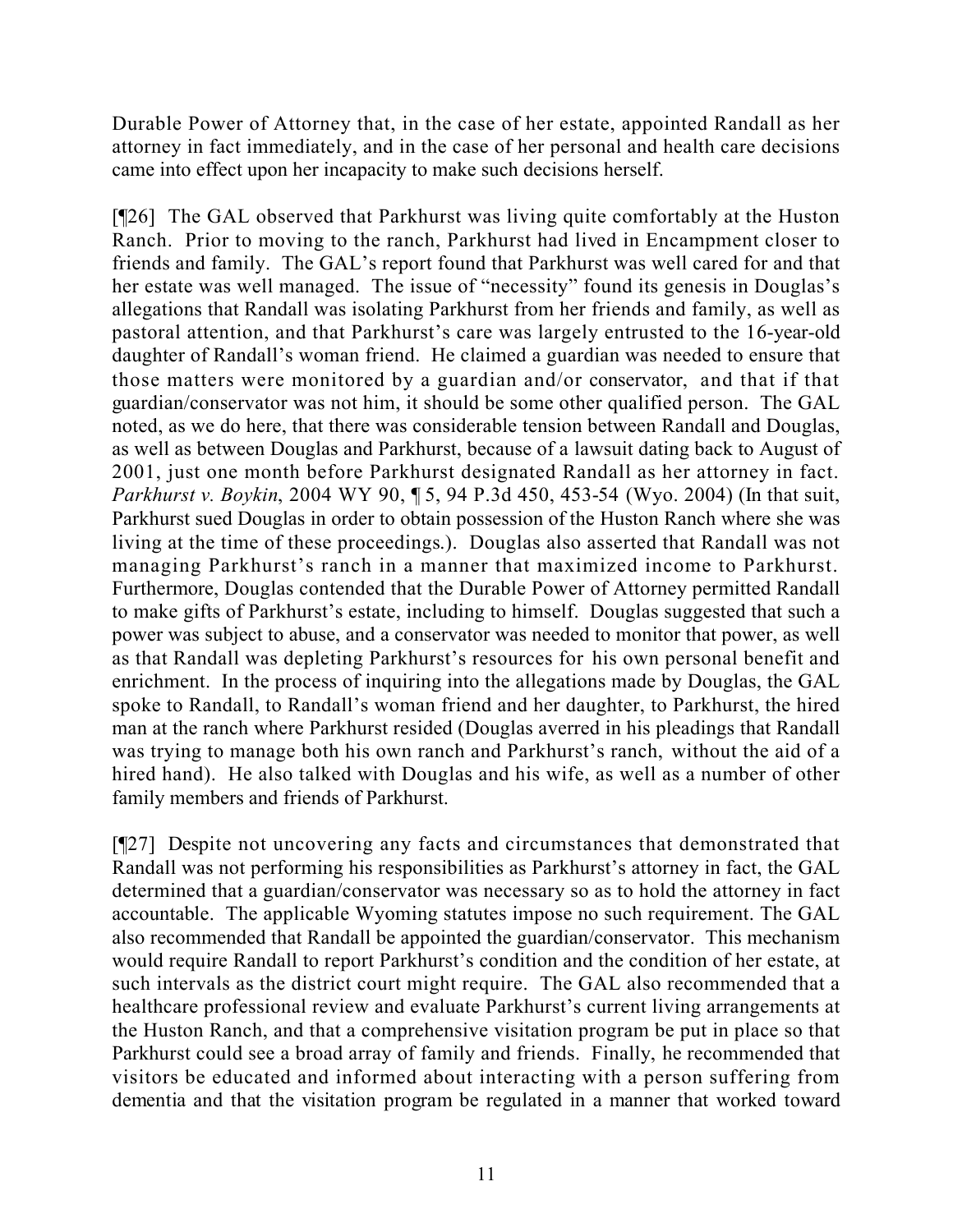Parkhurst's best interests. The GAL suggested this visitation program should include Douglas and his immediate family.

[¶28] Parkhurst was about 75 years old at the time of these proceedings. The GAL reported that she was generally in good condition, although it was also uncontested that she suffered from moderate/middle-stage dementia. She was able to feed herself, dress herself and provide for her personal hygiene and toileting. The GAL cited one example of her functioning level, which was that she left a cooking pot unattended on the stove to the extent that the pot burned. The GAL concluded that Douglas exaggerated the severity of Parkhurst's dementia, although it is to be expected that her condition will worsen in the future. As to her care, the GAL noted that Parkhurst is attended by a female adult during the day, especially on week days. Randall visits with his mother most mornings and/or evenings and spends a significant portion of the day with her on weekends. The adult female mentioned above is assisted by her 16-year-old daughter in the morning and the evening, and the daughter is there during each night. Parkhurst is asleep most of the time the 16-year-old is there.

[¶29] In sum, Parkhurst has around-the-clock companionship, which the GAL considered vital. If someone is needed to stay with Parkhurst, Randall makes appropriate arrangements. The GAL assessed Parkhurst's living arrangements as satisfactory, but that that may change as Parkhurst's condition progresses. The GAL noted Randall was well aware of this possibility. The GAL recommended that a healthcare professional be brought in to further assess Parkhurst's living circumstances.

[¶30] With respect to Parkhurst's finances, the GAL noted that Randall was wellinformed about her financial picture and that he was managing that aspect of Parkhurst's affairs well. The GAL's only concern was that the Durable Power of Attorney permitted Randall to make gifts to himself and, while Randall had not done so, he could in the future.

[¶31] In a decision letter filed of record on September 11, 2009, the district court credited the factual material contained in the GAL's report, but did not credit the GAL's conclusions and recommendations. The district court noted that the issue was the "necessity" of a guardian/conservator, as that term is used in the governing statutes. The district court found that there were no genuine issues of material fact as to the question of "necessity." The district court concluded that Parkhurst had made arrangements for who should care for her in the event she was unable to do so. The district court then concluded that it was "not at liberty to add an accountability element to Wyoming's durable power of attorney statutes. And, absent some showing of present necessity, the Court will respect Parkhurst's wishes."

[¶32] The district court's conclusions are consistent with what we view as the pertinent authorities, including the citation to Am. Jur. 2d, set out above. In their treatise, Joan M.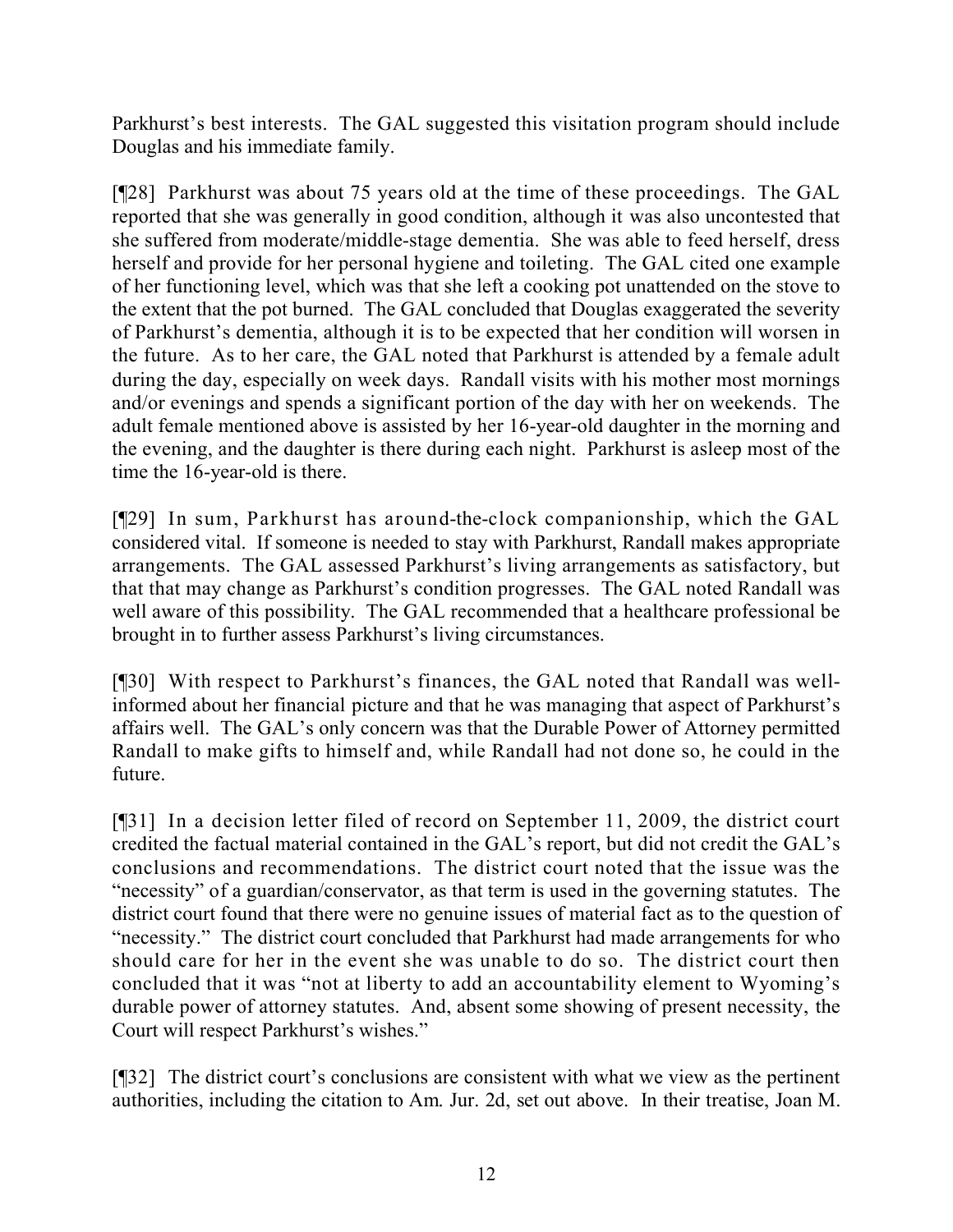Krauskopf, Robert N. Brown, Karen L. Tokarz, and Allan D. Bogutz, *Elderlaw: Advocacy for the Aging* §§ 9.1 and 9.2 (West 1993), the authors discuss the subject at hand. They note the need for court intervention in those circumstances where an individual has not made plans for the occurrence of lack of competence, and they also note that there can be advantages to court intervention. *Id*., § 9.3. They go on to point out that in most cases advance planning is preferable to court action, because court action is costly, does not ensure that the authority is vested in a person of the individual's choice, does not delineate limits on that person's powers, and does not provide specific direction to the agent. One of the advance planning options is the durable power of attorney (for both estate and health care). The authors point out that there still may be a need for court intervention even with durable powers of attorney in place, but only in very limited circumstances. Powers of attorney are discussed in detail at  $\S$ § 8:11 – 8:22. In  $\S$  8:11 the authors state, "[t]he existence of a durable power [of attorney] ordinarily will obviate the need to seek appointment of a guardian or conservator." *Id*., § 8:11 (Supp. 2008-2009); also see § 8:14 (Supp. 2008-2009).

[¶33] The position taken by Douglas and the GAL relies in significant part on cases from jurisdictions that have adopted some form of the Uniform Act cited more fully above. In the case, *Estate of Ellis*, 23 So. 3d 589, 598-99 (Miss. 2009), it was held that Mississippi law imposes no barrier to the appointment of a conservator even in the presence of a durable power of attorney, indeed a conservator is authorized by statute to revoke or amend the power of attorney that the principal has executed. In addition to the statute being different, the facts are far different from those at issue here. In the *Ellis* case it was evident that the attorney in fact was dissipating his wife's estate in favor of a paramour, etc. *Id*., 23 So. 3d at 591-98.

[¶34] In the case *Russell v. Chase Inv. Servs. Corp.,* 2009 OK 22, 212 P.3d 1178, the Supreme Court of Oklahoma answered a question certified to it by the United States District Court for the Northern District of Oklahoma. Once again the facts are considerably different, as is the applicable law. *Id*., ¶¶ 1-8, 212 P.3d at 1180-82. After thoroughly discussing the applicable law, in light of the facts, the appellate court answered the question submitted like this:

> Title 58, subsection 1074(A) unambiguously provides for the coexistence of a guardianship and a durable power of attorney. Russell has failed to point to anything, and we find nothing, in the Guardianship Act which would operate to effectively terminate a durable power of attorney upon the appointment of a general guardian. Therefore, we answer that the appointment of a general guardian of the property does not automatically withdraw all of a ward's assets such that an attorney-in-fact is without power to act pursuant to a durable power of attorney.